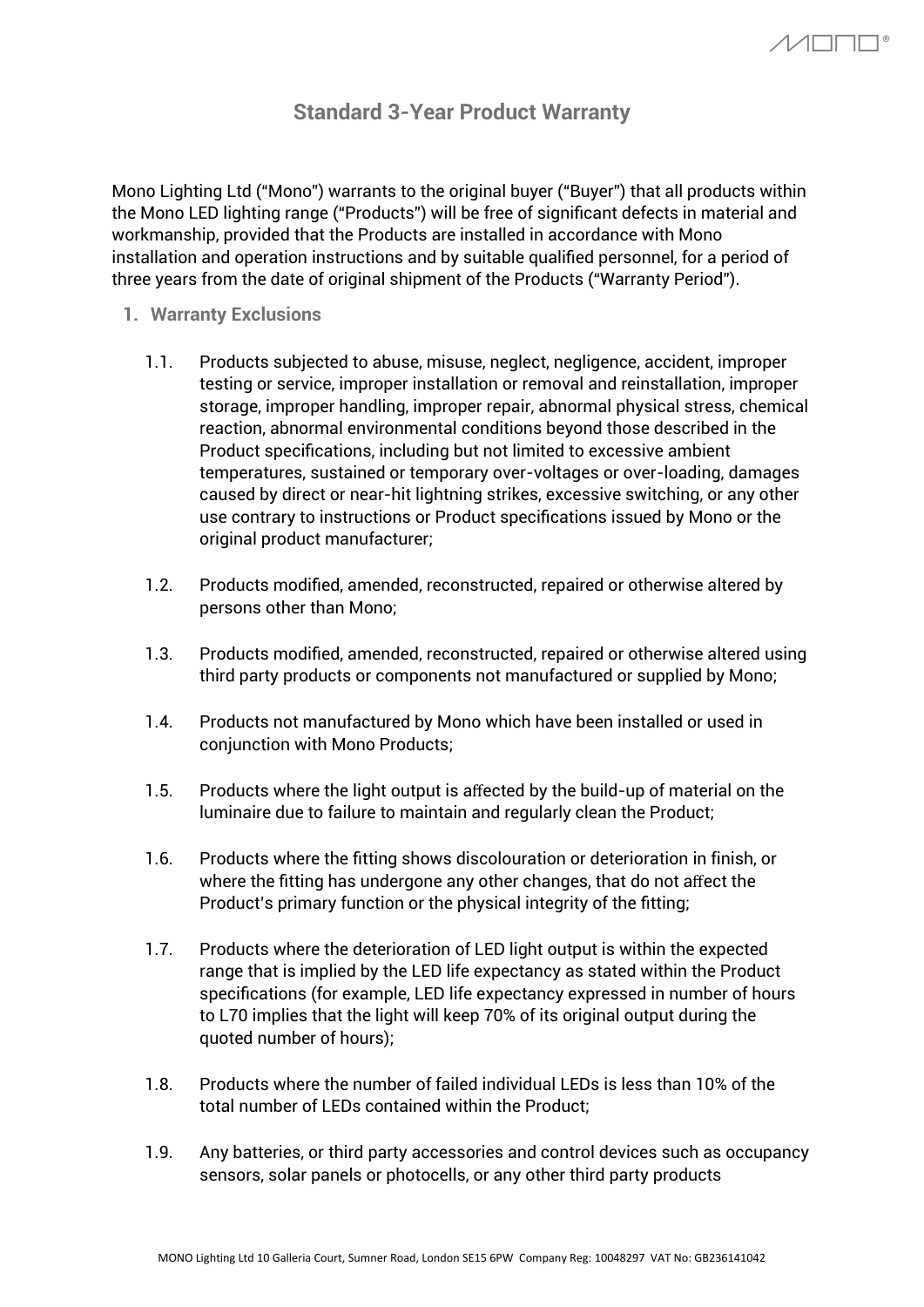incorporated, contained in or attached to the Products (such products are covered by the applicable manufacturer warranty); and

- 1.10. Any advice or guidance relating to the Products that Mono provides as a courtesy.
- **2. Warranty Conditions**
	- 2.1. Only the Buyer is authorized to make a direct warranty claim with Mono. Warranty claims must be made in writing to Mono at the earliest opportunity
	- 2.2. The Buyer must provide Product details and all evidence relating to alleged claims or defects, as well as proof of purchase showing date of purchase, to Mono in writing.
	- 2.3. Mono will provide instructions detailing how and where to return the Product.
	- 2.4. The Buyer shall, at its sole expense, remove, package and return the Product to Mono (location to be specified by Mono).
	- 2.5. If upon inspection and testing of the returned Product by Mono, such Product is found to be defective and such defect has not been caused by any of the Warranty Exclusions detailed above, Mono shall, at its sole discretion, repair, replace or refund the Product. The total warranty repair, replacement or refund cost must not exceed the original value of the Product.
	- 2.6. If upon inspection and testing of the returned Product by Mono, such Product is found not to be defective, or the defect has been caused by any of the Warranty Exclusions detailed above, Mono may, at its sole discretion, seek to recoup from the Buyer the freight costs associated with returning the Product to the Buyer, as well as any costs associated with providing the replacement Product, if such replacement Product was provided.
- **3. Warranty Limitations**
	- 3.1. The replacement Product shall be warranted for the balance of time remaining within the Warranty Period of the original Product.
	- 3.2. The obligation of Mono under this warranty is expressly limited to repair, replacement or refund of the Product, at the sole discretion of Mono, of defective Products, within the Warranty Period. The Buyer shall not seek to recoup costs of removal, packaging and returning the Product to the location specified by Mono, nor any installation, integration or programming costs associated with the replacement Product.
	- 3.3. Replacement Products will be equivalent in function, but not necessarily identical to the replaced Products. Repair, replacement or refund as set forth in this warranty is the sole and exclusive remedy under this warranty or otherwise for Products' defects.